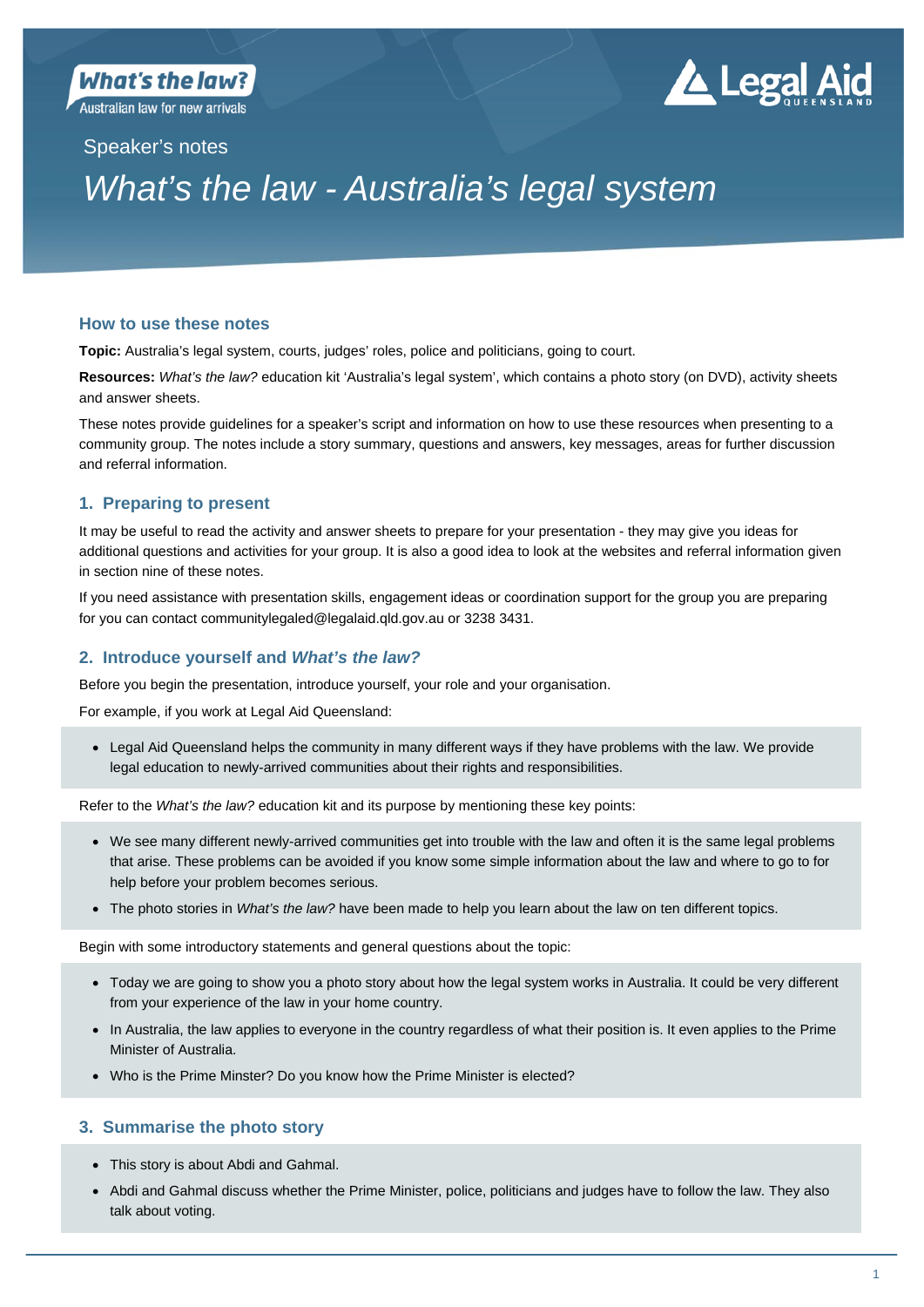Abdi is in trouble with the law and he must go to court. He is worried about his privacy, and about people in his family and community knowing he is in legal trouble.

## **4. Ask questions**

To strengthen engagement with the photo story and develop the group's legal literacy, ask the following questions before showing the story. This will encourage the group to watch actively and think about key messages.

While you are watching the photo story, think about the next four questions:

- **1) Who makes the law in Australia?**
- **2) Who can vote?**
- **3) What must judges do and can you pay judges?**
- **4) What do lawyers do for people?**

#### **5 . Show the photo story**



### **6. Answer the questions**

Ask the same key questions after you show the story and allow for discussion to tease out the right answers.

#### **Where can Abdi go for help?**

- Politicians are elected to parliament when we vote for them at elections.
- Politicians listen to the community and make laws to protect society.
- These laws may apply to Queensland only, or the entire country. Different states and territories have different parliaments and laws, although many laws are similar across the country.
- Judges in the courts can also make laws in Australia. Judges have different powers to politicians and are separate to government.

#### **Who can vote?**

- You must enrol to vote if you are an Australian citizen and over 18 years old.
- You may get a fine if you do not vote during an election.
- It is illegal to pay someone to vote this is a bribe.
- You can choose who you vote for in Australia.

#### **What must judges do and can you pay judges?**

- Judges apply the law to different legal problems after they have heard all the facts. They are paid a salary by the government.
- Judges do not make decisions according to who they 'prefer'. If one side is wrong under the law then this is the decision the judge will make.
- $\bullet$  It is illegal to bribe a judge.

#### **What do lawyers do for people?**

- Lawyers help people understand the law and solve legal problems.
- Not all legal problems involve going to court. Lawyers help with many problems that do not end up going to court or a tribunal.